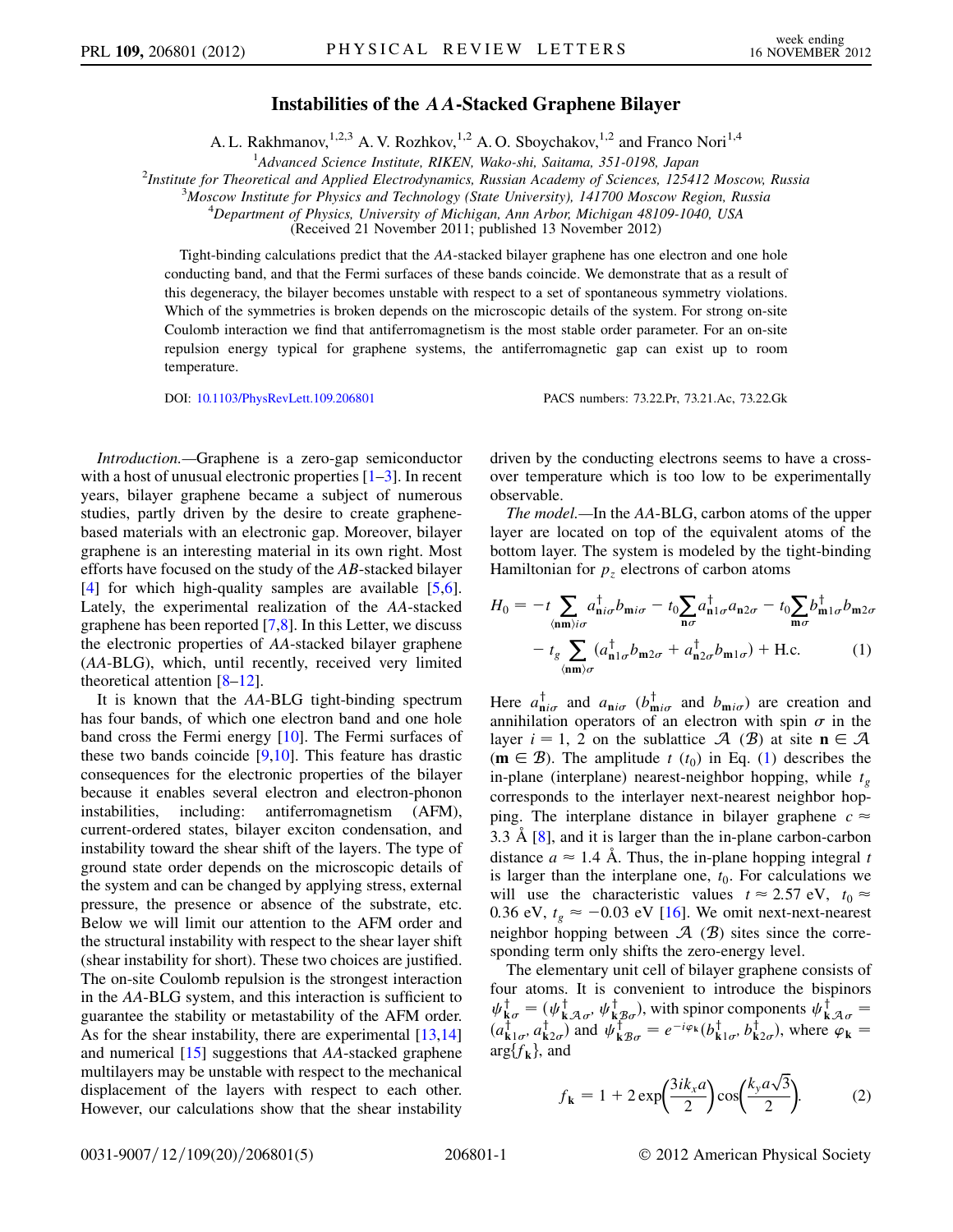The components of the spinors  $\psi_{\mathbf{k}\mathcal{A}\sigma}^{\dagger}$ ,  $\psi_{\mathbf{k}\mathcal{B}\sigma}^{\dagger}$  have different values of the layer index.

Let us define a set of Pauli matrices  $\hat{\tau}_\alpha$  acting on the vertindex and a second set  $\hat{\sigma}$  of Pauli matrices acting on layer index, and a second set  $\hat{\sigma}_{\alpha}$  of Pauli matrices acting on the sublattice index. In terms of these matrices, the bilayer Hamiltonian in **k**-space can be written as  $\hat{H}_{0k}$  =  $-[t_0 \hat{\tau}_x + (t + t_g \hat{\tau}_x) \hat{\sigma}_x | f_{\mathbf{k}} |]$ , or, explicitly

<span id="page-1-0"></span>
$$
\hat{H}_{0\mathbf{k}} = -\begin{pmatrix}\n0 & t_0 & t|f_{\mathbf{k}}| & t_g|f_{\mathbf{k}}| \\
t_0 & 0 & t_g|f_{\mathbf{k}}| & t|f_{\mathbf{k}}| \\
t|f_{\mathbf{k}}| & t_g|f_{\mathbf{k}}| & 0 & t_0 \\
t_g|f_{\mathbf{k}}| & t|f_{\mathbf{k}}| & t_0 & 0\n\end{pmatrix}.
$$
\n(3)

The phase shift  $e^{-i\varphi_k}$  introduced in the definition of the spinors  $\psi_{kB\sigma}^{\dagger}$  makes  $\hat{H}_{0k}$  real. The Hamiltonian [\(3\)](#page-1-0) is<br>invariant under the transposition of the sublettiess and of invariant under the transposition of the sublattices and of the graphene layers. That is,  $[\hat{\sigma}_x, \hat{H}_{0k}] = [\hat{\tau}_x, \hat{H}_{0k}] = 0$ .<br>Thus the eigenvectors of the matrix (3) can be classified Thus, the eigenvectors of the matrix  $(3)$  can be classified according to the quantum numbers  $\sigma$  and  $\tau$ , which characterize the eigenvector parity under  $\sigma_x$  and  $\tau_x$  transformations. Using these symmetries it is easy to find the transformation  $\hat{U}$  which diagonalizes  $\hat{H}_{0k}$ :

$$
\hat{U} = \frac{1}{2}(\hat{\tau}_x + \hat{\tau}_z)(\hat{\sigma}_x + \hat{\sigma}_z) = \hat{U}^{-1}.
$$
 (4)

<span id="page-1-5"></span><span id="page-1-3"></span>The electron spectrum  $\varepsilon_{\mathbf{k}}^{(s)}$  consists of four bands, and each band has a unique value of the pair  $(\sigma, \tau)$ :

<span id="page-1-4"></span>
$$
\varepsilon_{\mathbf{k}}^{(1)} = -t_0 - (t + t_g)|f_{\mathbf{k}}|, \qquad \sigma = 1, \qquad \tau = 1, \quad (5)
$$

$$
\varepsilon_{\mathbf{k}}^{(2)} = +t_0 - (t - t_g)|f_{\mathbf{k}}|, \qquad \sigma = 1, \qquad \tau = -1, \tag{6}
$$

$$
\varepsilon_{\mathbf{k}}^{(3)} = -t_0 + (t + t_g)|f_{\mathbf{k}}|, \qquad \sigma = -1, \qquad \tau = 1, (7)
$$

$$
\varepsilon_{\mathbf{k}}^{(4)} = +t_0 + (t - t_g)|f_{\mathbf{k}}|, \qquad \sigma = -1, \qquad \tau = -1.
$$
 (8)

The band structure is shown in Fig. [1](#page-1-1). The bands  $s = 2$ and  $s = 3$  cross the Fermi energy level near the Dirac point *K*, located at momentum  $\mathbf{K} = 2\pi \{\sqrt{3}, 1\}/(3\sqrt{3}a)$ <br>and the Dirac point *K*<sup> $\prime$ </sup> located at momentum  $\mathbf{K}' =$ and the Dirac point  $\mathcal{K}'$  located at momentum  $\mathbf{K}' =$ <br> $2\pi i \sqrt{3} - 11/(3\sqrt{3}a)$  [see Fig. 1(b)]. The most interesting  $2\pi\sqrt{3}$ ,  $-1$ / $(3\sqrt{3}a)$  [see Fig. [1\(b\)\]](#page-1-2). The most interesting feature of this band structure is that at half-filling (which feature of this band structure is that at half-filling (which corresponds to undoped AA-BLG) the Fermi surfaces of both bands coincide. The Fermi level is  $\varepsilon_F = t_g t_0/t \approx -0.004$  eV while the Fermi surfaces are given by the  $-0.004$  eV, while the Fermi surfaces are given by the equation  $|f_{k}| = t_0/t$ . For  $t_0/t \ll 1$ , one can expand the function  $|f_k|$  near the Dirac points and demonstrate that the Fermi surface consists of six arcs inside the first Brillouin zone with the radius  $k_r = 2t_0/(3ta)$  [Fig. [1\(c\)](#page-1-2)].

The matching of the Fermi surfaces is quite stable against changes in the tight-binding Hamiltonian. First, it survives if we add more distant hopping terms to  $H_0$ . Moreover, even layer-asymmetric systems (e.g., similar to the single-side hydrogenated graphene [\[17\]](#page-4-14)) possess this property. However, it is clear that the different types of

<span id="page-1-1"></span>

<span id="page-1-2"></span>FIG. 1 (color online). (a) The band structure of the AA-stacked bilayer graphene. (b) The **k**-dependence of the spectra  $\varepsilon_k^{(s)}$  near the Dirac point *K* located at momentum **K**;  $\mathbf{k} = \mathbf{K} + \delta k_y \mathbf{e}_y$ . Bands  $s = 2$  and  $s = 3$  intersect at the Fermi level  $(\varepsilon_F \approx -0.004 \text{ eV})$  (c) Solid (green) arcs show six fragments of the  $-0.004$  eV). (c) Solid (green) arcs show six fragments of the Fermi surface in the first Brillouin zone.

interactions (e.g., electron-electron, electron-phonon) can destabilize such a degenerate spectrum.

Mean-field Hamiltonian.—The presence of two bands with identical Fermi surfaces makes the system unstable with respect to spontaneous symmetry breaking. We will demonstrate that the Hamiltonian symmetries  $\sigma_x$  and  $\tau_x$ can be used to narrow the possible symmetry choices.

In a mean-field approach, the two-particle interaction operator  $H_{int} \propto \psi^{\dagger} \psi^{\dagger} \psi \psi$  is replaced by a single-particle operator  $\delta H_{\text{int}} \propto \langle \psi^{\dagger} \psi \rangle \psi^{\dagger} \psi$ , where the average  $\langle \psi^{\dagger} \psi \rangle$ represents different types of nonsuperconducting order parameters. The values of these order parameters are found from the self-consistency conditions. To be at least metastable, the order parameter must open a gap at the Fermi level. The most general form of  $\delta H_{\text{int}}$ , which can open an insulating gap, is

<span id="page-1-6"></span>
$$
\delta H_{int} = \sum_{\mathbf{k}\sigma} \psi_{\mathbf{k}\sigma}^{\dagger} \delta \hat{H}_{\mathbf{k}\sigma} \psi_{\mathbf{k}\sigma},
$$
  

$$
\delta \hat{H}_{\mathbf{k}\sigma} = \sum_{\alpha} (\Delta^{\alpha}_{\mathcal{A}\mathcal{B}\mathbf{k}\sigma} \hat{\sigma}_{\alpha} + \Delta^{\alpha}_{12\mathbf{k}\sigma} \hat{\tau}_{\alpha}) + \sum_{\alpha\beta} \Delta^{\alpha\beta}_{\mathbf{k}\sigma} \hat{\tau}_{\alpha} \hat{\sigma}_{\beta},
$$
<sup>(9)</sup>

where  $\Delta_{\mathcal{ABk\sigma}}^{\alpha}$ ,  $\Delta_{12k\sigma}^{\alpha}$ , and  $\Delta_{k\sigma}^{\alpha\beta}$  are real-valued order<br>parameters, which in general are functions of k. To parameters, which, in general, are functions of k. To open a gap, the corresponding term in  $\delta H_{\text{int}}$  must couple the conducting bands  $\varepsilon_{\mathbf{k}}^{(2)}$  and  $\varepsilon_{\mathbf{k}}^{(3)}$ . Observe that these bands have unequal values of  $\sigma$  and  $\tau$  [see Eqs. [\(6\)](#page-1-3) and [\(7\)](#page-1-4)]. Therefore,  $\Delta_{\mathbf{k}\sigma}^{\alpha\beta}$  couples the bands and opens the gap only when  $\alpha$ ,  $\beta \neq x$ . Otherwise,  $\Delta^{\alpha\beta}$  commutes either only when  $\alpha$ ,  $\beta \neq x$ . Otherwise,  $\Delta_{\mathbf{k}\sigma}^{\alpha\beta}$  commutes either with  $\sigma$  or  $\tau$  and consequently do not open the gan with  $\sigma_x$  or  $\tau_x$ , and, consequently, do not open the gap.

To calculate the renormalized bands near the Fermi level, we should diagonalize the matrix  $\hat{H}_{\mathbf{k}\sigma} = \hat{H}_{0\mathbf{k}} + \delta \hat{H}_{\mathbf{k}\sigma}$ . Transforming  $\hat{H}_{\mathbf{k}\sigma}$  with the  $\hat{U}$  given by Eq. ([4](#page-1-5)), we find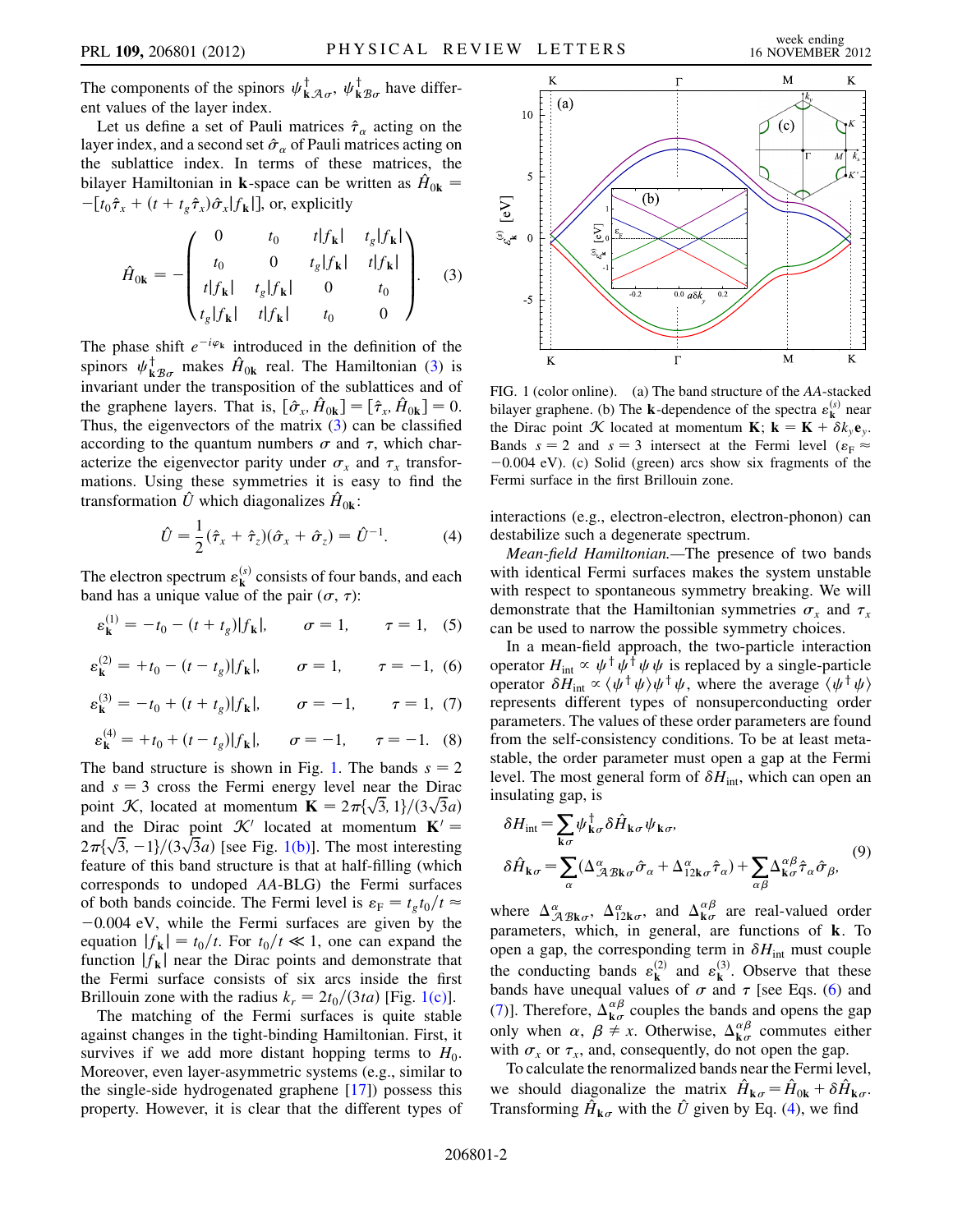<span id="page-2-0"></span>
$$
\hat{U}^{-1}\hat{H}_{\mathbf{k}\sigma}\hat{U} = \begin{pmatrix}\n\ddots & \cdots & \cdots & \cdots \\
\vdots & \varepsilon_{\mathbf{k}}^{(2)} + \delta \varepsilon_{\mathbf{k}\sigma}^{(2)} & \Delta_{\mathbf{k}\sigma} & \vdots \\
\vdots & \Delta_{\mathbf{k}\sigma}^{*} & \varepsilon_{\mathbf{k}}^{(3)} + \delta \varepsilon_{\mathbf{k}\sigma}^{(3)} & \vdots \\
\vdots & \ddots & \cdots & \ddots & \ddots\n\end{pmatrix},
$$
\n(10)

where  $\delta \varepsilon_{\mathbf{k}\sigma}^{(2)} = \Delta_{\mathcal{A}\mathcal{B}\mathbf{k}\sigma}^{x} - \Delta_{12\mathbf{k}\sigma}^{x} - \Delta_{\mathbf{k}\sigma}^{xx}, \quad \delta \varepsilon_{\mathbf{k}\sigma}^{(3)} =$ <br>  $-\Delta_{x}^{x} + \Delta_{x}^{x} - \Delta_{x}^{xx}$  and  $\Delta_{x} = \Delta_{x}^{zz} + \Delta_{y}^{yy} + \Delta_{y}^{zz}$  $\frac{1}{i}$  $-\Delta_{\mathcal{A} \mathcal{B} \mathbf{k} \sigma}^x + \Delta_{12\mathbf{k} \sigma}^x - \Delta_{\mathbf{k} \sigma}^{xx}$ , and  $\Delta_{\mathbf{k} \sigma} = \Delta_{\mathbf{k} \sigma}^{zz} + \Delta_{\mathbf{k} \sigma}^{yy} + i(\Delta_{\mathbf{k} \sigma}^{zy} + \Delta_{\mathbf{k} \sigma}^{yz})$ . Other elements of this matrix are unimportant for further consideration. Solving tant for further consideration. Solving the secular equation for the  $2 \times 2$  matrix in Eq. [\(10\)](#page-2-0), we obtain the renormalized spectrum of the bands with  $s = 2, 3$ :

<span id="page-2-2"></span>
$$
E_{\mathbf{k}\sigma}^{(2,3)} = \frac{1}{2} (\varepsilon_{\mathbf{k}}^{(2)} + \delta \varepsilon_{\mathbf{k}\sigma}^{(2)} + \varepsilon_{\mathbf{k}}^{(3)} + \delta \varepsilon_{\mathbf{k}\sigma}^{(3)})
$$
  

$$
= \frac{1}{2} \sqrt{(\varepsilon_{\mathbf{k}}^{(2)} + \delta \varepsilon_{\mathbf{k}\sigma}^{(2)} - \varepsilon_{\mathbf{k}}^{(3)} - \delta \varepsilon_{\mathbf{k}\sigma}^{(3)})^2 + 4|\Delta_{\mathbf{k}\sigma}|^2}.
$$
 (11)

The gap between renormalized bands is equal to  $\Delta_0$  =  $\mathbf{k}_{\sigma}$ . We see that the contribution to the gap<br>ly from the  $\Lambda^{zz}$   $\Lambda^{yy}$   $\Lambda^{zy}$  and  $\Lambda^{yz}$  order  $\sum_{k=1}^{\infty} \frac{|\Delta_{k\sigma}|}{\Delta_{k\sigma}}$ . We see that the contribution to the gap<br>comes only from the  $\Delta_{k\sigma}^{zz}$ ,  $\Delta_{k\sigma}^{yy}$ ,  $\Delta_{k\sigma}^{zy}$ , and  $\Delta_{k\sigma}^{yz}$  order<br>parameters which break down both sublattice and layer parameters, which break down both sublattice and layer symmetries. It is easy to show that other elements of the full  $4 \times 4$  matrix ([10](#page-2-0)) give only a second-order contribution to this result. Neglecting other order parameters, the matrix  $\delta \hat{H}_{\mathbf{k} \sigma}$  can be written in the form

$$
\delta \hat{H}_{\mathbf{k}\sigma} = \begin{pmatrix}\n\Delta_{\mathbf{k}\sigma}^{zz} & -i\Delta_{\mathbf{k}\sigma}^{yz} & -i\Delta_{\mathbf{k}\sigma}^{zy} & -\Delta_{\mathbf{k}\sigma}^{yy} \\
i\Delta_{\mathbf{k}\sigma}^{yz} & -\Delta_{\mathbf{k}\sigma}^{zz} & \Delta_{\mathbf{k}\sigma}^{yy} & i\Delta_{\mathbf{k}\sigma}^{zy} \\
i\Delta_{\mathbf{k}\sigma}^{zy} & \Delta_{\mathbf{k}\sigma}^{yy} & -\Delta_{\mathbf{k}\sigma}^{zz} & i\Delta_{\mathbf{k}\sigma}^{yz} \\
-\Delta_{\mathbf{k}\sigma}^{yy} & -i\Delta_{\mathbf{k}\sigma}^{zy} & -i\Delta_{\mathbf{k}\sigma}^{yz} & \Delta_{\mathbf{k}\sigma}^{zz}\n\end{pmatrix}.
$$
\n(12)

Here, all gap-inducing order parameters allowed by the symmetry are included. To obtain the ground state, we have to calculate the system energy and minimize it by varying the  $\Delta$ 's. However, this procedure is prohibitively complex<br>mathematically. In practice, we specify a particular intermathematically. In practice, we specify a particular interaction and the types of order parameters consistent with it. Then we calculate the system energy for each order parameter. The parameter with the lowest energy corresponds to the ground state. Below we will show that  $\Delta_{\mathbf{k}\sigma}^{zz}$  can be related to the *G*-type antiferromagnetic order parameter related to the G-type antiferromagnetic order parameter (i.e., each spin is antiparallel to all its nearest-neighboring spins) produced by the on-site Coulomb repulsion. The geneous shift of one graphene layer with respect to another.  $\frac{yy}{k\sigma}$  can be attributed to the instability toward the homo-The order parameters  $\Delta_{\mathbf{k}\sigma}^{zy}$  and  $\Delta_{\mathbf{k}\sigma}^{yz}$  can correspond, e.g., to excitons, which produce a current flowing inside and to excitons, which produce a current flowing inside and between the layers, respectively.

Antiferromagnetic state.—It is known that the Coulomb interaction among electrons in graphene is rather strong and the value of the on-site Coulomb repulsion energy  $U \sim$ 10 eV [\[18\]](#page-4-15). However, graphene remains semimetal since the electron density of states at the Fermi level is zero. In contrast, the AA-BLG has a Fermi surface, and the density of states at the Fermi level is finite. Then, one can expect that the role of electron-electron interactions in AA-BLG is more important and it can affect the ground state. Here we only consider the on-site Coulomb interaction. We write the Hubbard Hamiltonian

<span id="page-2-1"></span>
$$
H_{\rm int} = \frac{U}{2} \sum_{\mathbf{n}i\sigma} n_{\mathbf{n}i\mathcal{A}\sigma} n_{\mathbf{n}i\mathcal{A}\bar{\sigma}} + \frac{U}{2} \sum_{\mathbf{m}i\sigma} n_{\mathbf{m}i\mathcal{B}\sigma} n_{\mathbf{m}i\mathcal{B}\bar{\sigma}},\qquad(13)
$$

where  $n_{\mathbf{n}i} \mathcal{A}_{\sigma} = a_{\mathbf{n}i\sigma}^{\dagger} a_{\mathbf{n}i\sigma}$ ,  $n_{\mathbf{m}i} \mathcal{B}_{\sigma} = b_{\mathbf{n}i\sigma}^{\dagger} b_{\mathbf{m}i\sigma}$ , and  $\bar{\sigma} = -\sigma$ . It is known that the ground state of Hubbard-like  $-\sigma$ . It is known that the ground state of Hubbard-like models at half-filling can be antiferromagnetic. For the models at half-filling can be antiferromagnetic. For the AA-BLG symmetry, three types of AFM ordering (having different spin arrangement inside the unit cell) are possible. However, only the G-type AFM order opens a gap at the Fermi level even if the interaction is arbitrarily small. Two other types of AFM order do not break down both sublattice and layer symmetries and, therefore, they do not open a gap at the Fermi level. Consequently, they are unstable for small  $U$  (and metastable for large  $U$ ).

In mean-field,  $n_{\mathbf{n}ia\sigma}$  ( $a = \mathcal{A}, \mathcal{B}$ ) in Eq. ([13](#page-2-1)) has the form  $n_{\mathbf{n}ia\sigma} = n_{ia\sigma} + \delta n_{\mathbf{n}ia\sigma}$ , where  $n_{ia\sigma} = \langle n_{\mathbf{n}ia\sigma} \rangle$  and  $\delta n_{\mathbf{n} i a \sigma} = n_{\mathbf{n} i a \sigma} - n_{i a \sigma}$ . The mean-field Hamiltonian is obtained then by neglecting the terms quadratic in  $\delta n_{\text{n}ia\sigma}$ . For G-type AFM, the spin-up and spin-down electron densities are redistributed as  $n_{1,A} = n_{2B} = n_{2,A}$  $n_{1}g_{\parallel} = (1 + \Delta n)/2$ , and  $n_{1}g_{\parallel} = n_{2}g_{\parallel} = n_{2}g_{\perp} = n_{1}g_{\parallel} = (1 - \Delta n)/2$  while the total on-site electron density  $n_{\perp}$  +  $n_{ia\bar{\sigma}}$  remains equal to unity. Thus, the mean-field interac-<br>tion Hamiltonian has the form of Eq. (0) with  $\Lambda^{zz} = -\Lambda$  $(1 - \Delta n)/2$ , while the total on-site electron density  $n_{ia\sigma}$  + tion Hamiltonian has the form of Eq. ([9](#page-1-6)) with  $\Delta_{kl}^{zz} = -\Delta$ ,<br> $\Delta_{ik}^{zz} = +\Delta$ , and  $\Delta = I/\Delta x/2$ . Other terms in Eq. (0) are  $\alpha$  =  $\alpha$  =  $\alpha$  =  $\alpha$  $\frac{z}{k} = +\Delta$ , and  $\Delta = U\Delta n/2$ . Other terms in Eq. ([9](#page-1-6)) are

The eigenvalues  $E_{\mathbf{k}\sigma}^{(s)}$  and eigenvectors  $v_{p\mathbf{k}\sigma}^{(s)}$  of the matrices  $\hat{H}_{\mathbf{k}\sigma} = \hat{H}_{0\mathbf{k}} + \delta \hat{H}_{\mathbf{k}\sigma}$  can be found analytically. The spectra of spin-up and spin-down electrons are equal. The bands 2 and 3 are given by Eq. ([11](#page-2-2)) with  $\delta \varepsilon_{\mathbf{k}\sigma}^{(2)} = \delta \varepsilon_{\mathbf{k}\sigma}^{(3)}$ <br>0 and  $|\Lambda_{\sigma}| = \Lambda$ . The bands 1 and 4 are given by Eq. ( bands 2 and 3 are given by Eq. [\(11\)](#page-2-2) with  $\delta \varepsilon_{k\sigma} = \delta \varepsilon_{k\sigma} = 0$ , and  $|\Delta_{k\sigma}| = \Delta$ . The bands 1 and 4 are given by Eq. (11) where  $\varepsilon_k^{(2,3)}$  is replaced by  $\varepsilon_k^{(1,4)}$ . When the gap is open, the lower two bands are filled, while the upper two are empty. To find the value of the gap, one needs to solve the selfconsistent equation for  $\Delta n = 2\Delta/U$ :

<span id="page-2-3"></span>
$$
n_{1\mathcal{A}\uparrow} = \frac{1}{2} + \frac{\Delta}{U} = \sum_{s=1,2} \int \frac{d\mathbf{k}}{V_{\text{BZ}}} |\nu_{1\mathbf{k}\uparrow}^{(s)}|^2
$$
  
=  $\frac{1}{2} + \frac{1}{4} \int \frac{d\mathbf{k}}{V_{\text{BZ}}} \left[ \frac{\Delta}{\sqrt{\Delta^2 + (t|f_{\mathbf{k}}| + t_0)^2}} + \frac{\Delta}{\sqrt{\Delta^2 + (t|f_{\mathbf{k}}| - t_0)^2}} \right],$  (14)

where  $V_{BZ} = 8\pi^2/(3\sqrt{3}a^2)$  is the area of the first Brillouin<br>zone. We introduce the dimensionless density of states zone. We introduce the dimensionless density of states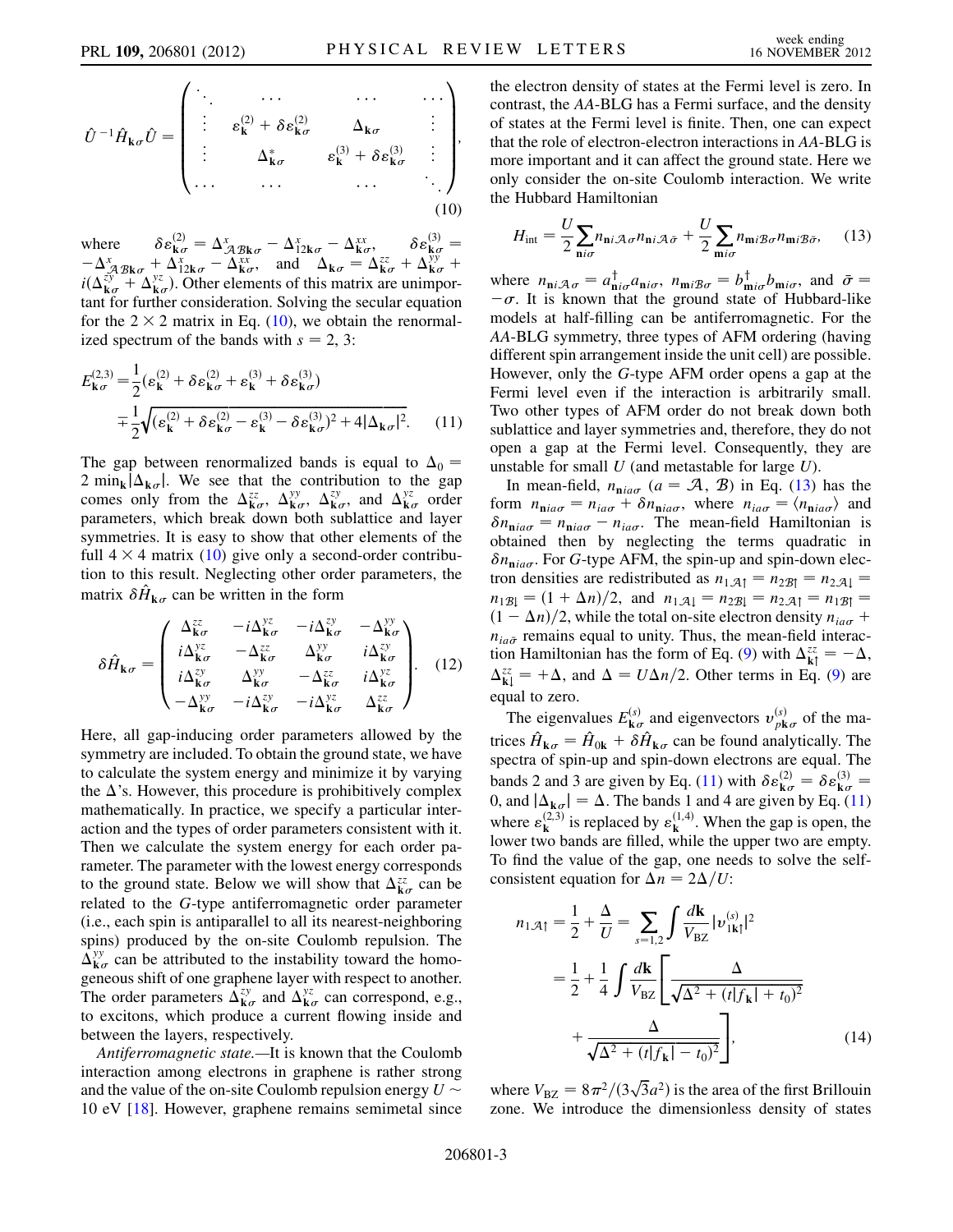$\rho_0(\zeta) = \int d\mathbf{k} \delta(\zeta - |f_{\mathbf{k}}|)/V_{\text{BZ}} [\rho_0(\zeta) \neq 0 \text{ for } 0 < \zeta < 3],$ which is related [[1\]](#page-4-0) to the graphene density of states  $\rho_{\rm gr}(E)$ according to  $\rho_{\rm gr}(E) = \rho_0(|E/t|)/t$ . Equation [\(14](#page-2-3)) then becomes

<span id="page-3-0"></span>
$$
\int_0^3 d\zeta \left[ \frac{\rho_0(\zeta)}{\sqrt{\delta^2 + (\zeta + \zeta_0)^2}} + \frac{\rho_0(\zeta)}{\sqrt{\delta^2 + (\zeta - \zeta_0)^2}} \right] = \frac{4t}{U},\tag{15}
$$

<span id="page-3-3"></span>where  $\delta = \Delta/t$  and  $\zeta_0 = t_0/t$ . The integral of the second term in the left-hand side of Eq. (15) diverges logarithmiterm in the left-hand side of Eq. ([15](#page-3-0)) diverges logarithmically when  $\Delta \rightarrow 0$ . In the limit of small  $\Delta$ , from Eq. [\(15\)](#page-3-0) one can derive one can derive

$$
\Delta = 2\sqrt{t_0(3t - t_0)} \exp\left\{-\frac{4t - U\eta(\zeta_0)}{2U\rho_0(\zeta_0)}\right\},\qquad(16)
$$

where

$$
\eta(\zeta_0) = \int_0^3 d\zeta \bigg[ \frac{\rho_0(\zeta)}{\zeta + \zeta_0} + \frac{\rho_0(\zeta) - \rho_0(\zeta_0)}{|\zeta - \zeta_0|} \bigg]. \tag{17}
$$

Figure [2](#page-3-1) shows the dependence of  $\Delta$  on U. Taking the lue of  $U = 8$  or  $9 \text{ eV}$  [18] we obtain  $\Delta \approx 2$  or  $3 \text{ eV}$  and value of  $U = 8$  or 9 eV [\[18\]](#page-4-15), we obtain  $\Delta \cong 2$  or 3 eV and the magnetic moment at each site  $\mu_{\text{D}} \Delta n$  is about 1  $\mu_{\text{D}}$ the magnetic moment at each site  $\mu_B \Delta n$  is about 1  $\mu_B$ .<br>However the exact value of *H* for *AA*-BLG is not known However, the exact value of U for AA-BLG is not known.

Discussion.—The calculations above were done at  $T = 0$ . For  $T > 0$ , the long-range AFM order is destroyed by spin-wave fluctuations. The latter may be described using the nonlinear  $\sigma$ -model with Lagrangian [\[19](#page-4-16)[,20\]](#page-4-17)

<span id="page-3-1"></span>

FIG. 2 (color online). AFM gap  $\Delta$  at  $T = 0$  (left y axis) and crossover temperature  $T^*$  (right y axis) versus the on-site crossover temperature  $T^*$  (right y axis) versus the on-site Coulomb repulsion  $U$ . The solid (red) curve is calculated by solving Eq. [\(15\)](#page-3-0), while the dashed (blue) curve is calculated from Eq. ([16](#page-3-3)). The crossover temperature  $T^*$  is proportional to plane, where the solid (red) curve separates the AFM short-range  $\Delta$ . The figure can be considered as a phase diagram in the U-T order phase from the paramagnetic metallic phase. The inset shows the electron spectrum near the  $\mathcal K$  point at  $U = 5.5$  eV  $(\Delta \approx 0.12 \text{ eV}).$ 

<span id="page-3-2"></span>
$$
\mathcal{L}_{sw} = \frac{\rho}{2} [(\partial_t \mathbf{n})^2 + c_{sw}^2 (\partial_t \mathbf{n})^2], \qquad |\mathbf{n}| = 1,
$$
 (18)

where the unit vector **n** is the direction of the AFM ordering. The spin-wave stiffness  $\rho$  and their velocity  $c_{sw}$  can be evaluated from Eqs. (7.89), (7.90) of Ref. [[21](#page-4-18)]:

$$
c_{sw} = \frac{3at}{2\sqrt{2}} = \frac{v_{F}}{\sqrt{2}}, \qquad \rho = \begin{cases} t_{0}/(8\pi v_{F}^{2}), & \text{if } t_{0} \gg \Delta, \\ \Delta/(16\pi v_{F}^{2}), & \text{if } t_{0} \ll \Delta. \end{cases}
$$
 (19)

After standard calculations [\[19,](#page-4-16)[20\]](#page-4-17) we obtain the spinwave correlation length  $\xi_{sw} \sim (c_{sw}/T) \exp(2\pi \rho c_{sw}^2/T)$ ,<br>describing the characteristic size of the short-range AFM describing the characteristic size of the short-range AFM order. This expression is valid until  $\xi_{sw}$  is larger than the mean-field correlation length  $\xi \sim v_F/\Delta(T)$ ; otherwise,<br>Eq. (18) is inapplicable, and no short-range order exists Eq. ([18](#page-3-2)) is inapplicable, and no short-range order exists. The condition  $\xi_{sw} = \xi$  defines the crossover temperature  $T^*$  between the short-range AFM and the paramagnet. Simple analysis gives  $T^* \sim \Delta$  for all values of  $t_0$  and  $\Delta$ .<br>Below  $T^*$  the short-range AFM order exists on distances Below  $T^*$  the short-range AFM order exists on distances about  $\xi_{sw} \gg a$ , and this order is destroyed if  $T > T^*$ . We plot  $T^*$  versus U in Fig. [2](#page-3-1)

Imperfections of the sample, effects of the substrate, etc., can also affect the AFM order. However, if the energy disturbance produced by these factors is smaller than  $\Delta$ , they only amount to perturbative corrections they only amount to perturbative corrections.

Other possible types of ordering could be considered following the same approach used for AFM. However, whether a particular order is stable and observable depends on the values of the hopping amplitudes and a characteristic energy of the appropriate interaction. For example, applying the mean field approximation to the model with on-site repulsion we find that the charge density wave is unstable for our choice of parameters.

The next evident possibility to open a gap is to shear one graphene layer with respect to another. For illustration, we consider a shift along the C-C bond. The shift  $u$  deforms the shape of the unit cell, changing  $AB$  bonds between different layers, and giving rise to the appearance of the order parameter  $\Delta_{\mathbf{k}\sigma}^{yy}$ . Assuming that the hopping amplitude to changes linearly with u, we can write for different tude  $t_g$  changes linearly with u, we can write for different bonds  $t_g(u) \approx t_g(0) \pm (\partial t_g/\partial u)u$ . Now the electronic en-<br>ergy of the system becomes a function of u. Taking into ergy of the system becomes a function of  $u$ . Taking into account the elastic contribution  $C_{\rm sh}u^2/2$  (where  $C_{\rm sh}$  is the shear modulus) to the total energy and minimizing this energy with respect to  $u$ , we obtain the value of the equilibrium shift between the layers

$$
u_{\text{eq}} \approx \frac{t}{|\partial t_g / \partial u|} \exp\biggl[ -\frac{\pi C_{\text{sh}} a^2 t^2}{(\partial t_g / \partial u)^2 c t_0} \biggr]. \tag{20}
$$

If we assume that  $C_{sh}$  is about the shear modulus in graphite and  $|\partial t_g/\partial u| \sim t_g/a$ , we conclude that the shift  $u_{eq}$  and the corresponding energy gain are too small to be observable. However, this conclusion must be taken cautiously. First, we have no accurate information on  $C_{\rm sh}$ and  $\partial t_g/\partial u$ , whose precise values are important for the